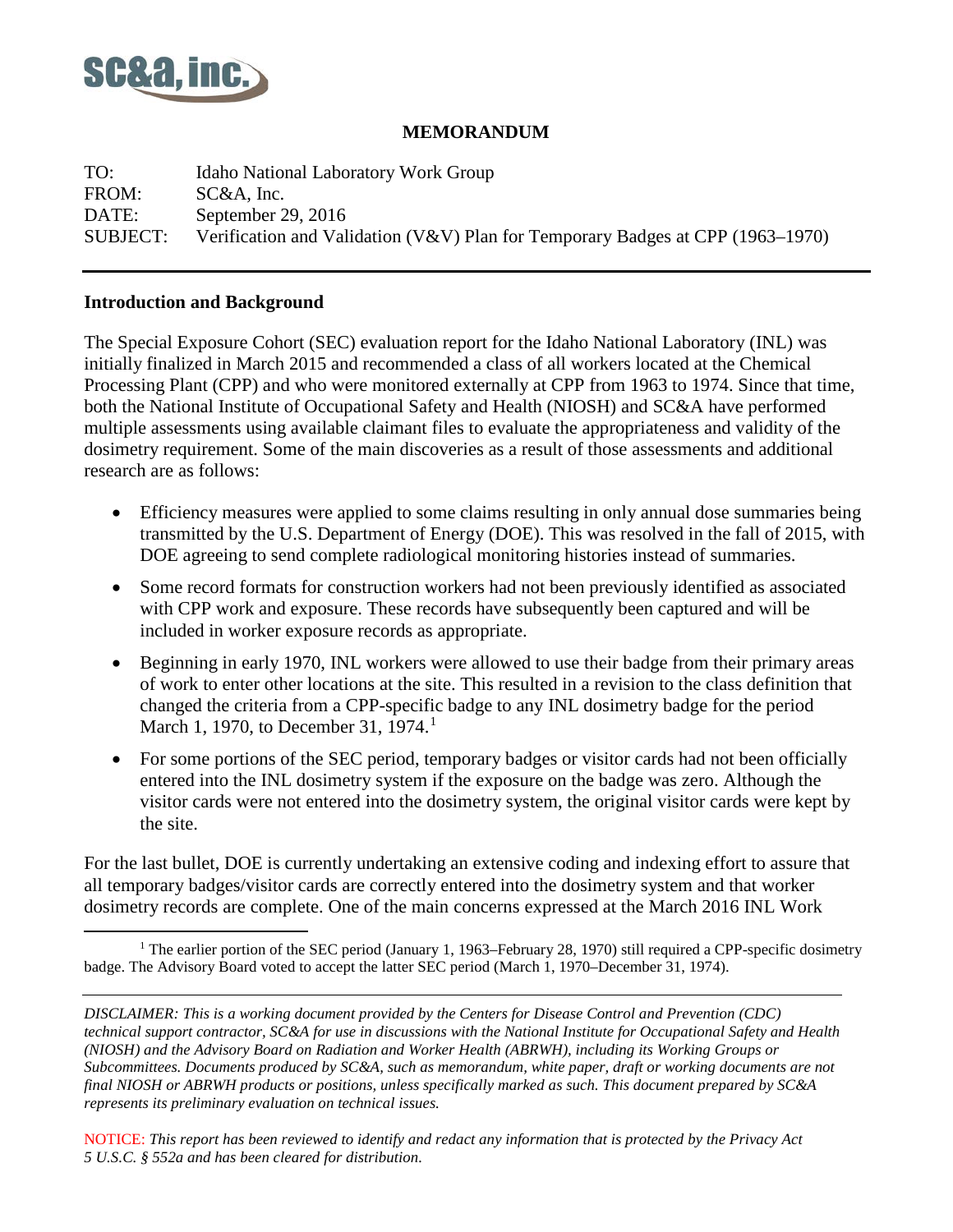Group meeting involved the completeness of relevant temporary/visitor dosimetry records, as well as potential issues related to the implementation of these dosimetry records once they had been coded and indexed.

On the issue of data completeness, NIOSH compared monthly health physics reports detailing the number of badges issued for CPP against the actual number of captured badges in NIOSH's possession. NIOSH presented the results of that comparison on August 2, 2016; therefore, this issue is not discussed further.

On the issue of implementation, the Work Group asked SC&A to investigate and propose a method to verify and validate that the complete set of visitor records is being implemented correctly on an individual basis. This memo provides an overview of SC&A's proposed approach and methodology to evaluate the implementation process for temporary badges/visitor cards.

### **Description of Proposed Methodology**

As described in the previous section, it was INL site policy not to enter visitor badges into the main dosimetry system if the exposure incurred by the worker was zero. Since this policy was discovered, DOE has undertaken a massive coding and indexing effort of all visitor badges to assure that all dosimetry for the site is included in their database and thus available to the U.S. Department of Labor (DOL) for SEC determinations and to NIOSH for accurate dose reconstruction.

During data capture efforts at INL, NIOSH captured all of the visitor cards and temporary badge reports for CPP from 1963 to 1974.<sup>[2](#page-1-0)</sup> While the records have been captured, they are not coded or searchable in any meaningful way. However, by manually examining these captured visitor cards, analysts can identify individual claimants by name and security number. This sample of claimant visitor cards provides a comparative set of data that can be used to verify that temporary badges are correctly included in the records provided by DOE to NIOSH. Claimant visitor cards included in the verification and validation  $(V&V)$  sample would have to meet the following criteria:

- The claimant requires an updated dose reconstruction and was employed in the period from 1963 to 1974. These would include claims that do not currently qualify for the designated SEC (March 1, 1970–December 31, 1974), or who require partial dose reconstructions for non-SEC cancers.
- The individual visitor card associated with the claimant is not already included in available monitoring records from DOE.
- The claimant can be directly associated with the individual visitor card by security number.

This last criterion will necessarily limit the pool of available claimants for V&V sampling; however, it is deemed appropriate to avoid uncertainty when only the name is available to identify the claimant.

<span id="page-1-0"></span> $\overline{a}$ 

<sup>2</sup> Verified via email exchange with Tim Taulbee, NIOSH, on August 18, 2016.

Memo – Proposed V&V of CPP Temporary Badges 2 SC&A – September 29, 2016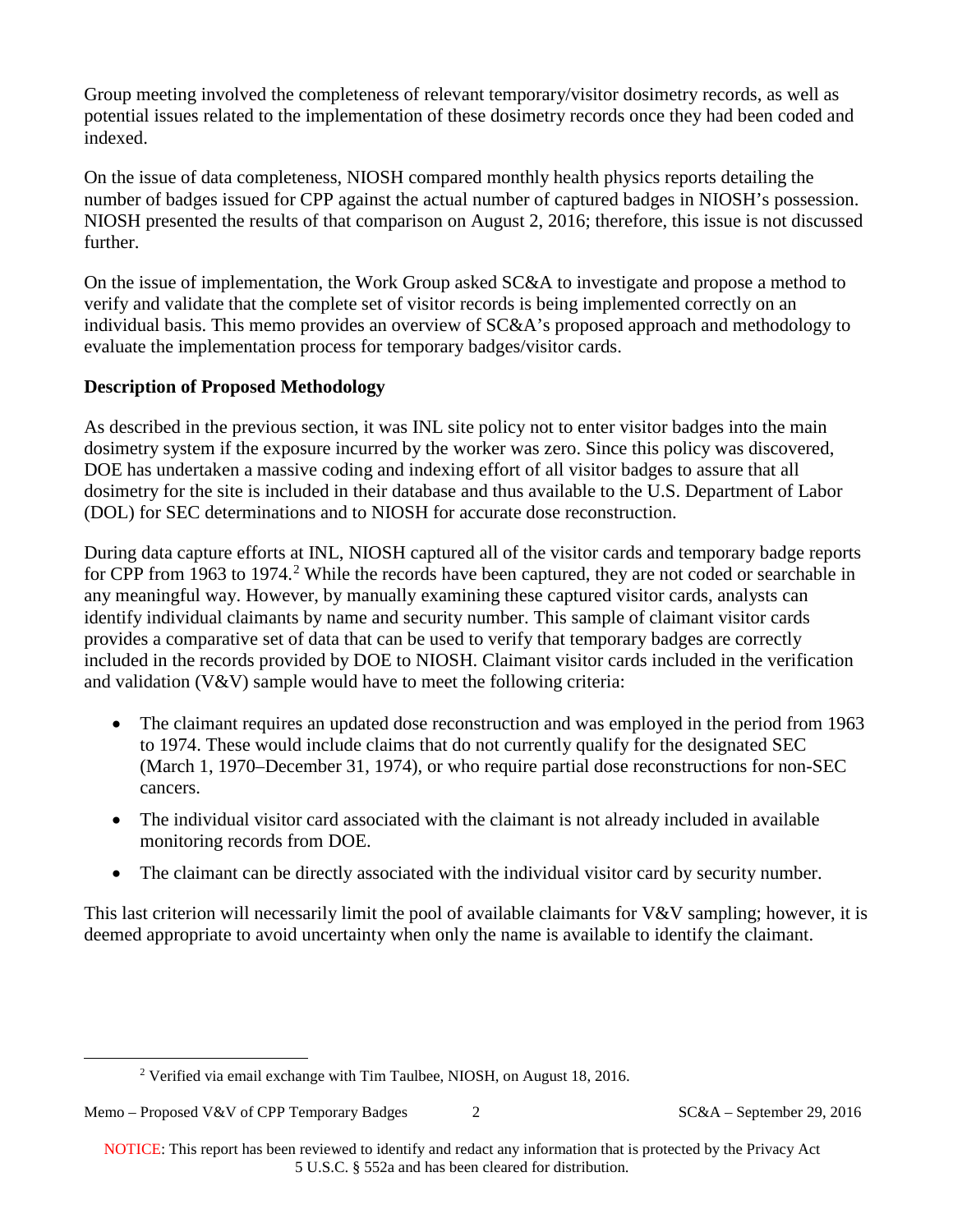# **Proof of Principle**

In order to assure that identification of a sample of claimants that satisfy the above criteria (see the previous section, "Description of Proposed Methodology") within the captured visitor cards is feasible, SC&A examined the CPP visitor cards captured by NIOSH for portions of 1968–1970; the Site Research Database (SRDB) references that were reviewed are shown in Table 1. Based on its review of these references, SC&A was able to identify 32 claimants who satisfy the criteria described in the previous section. Among the 32 claims, a total of 53 visitor cards were identified that could be used for the V&V study. These claims are summarized in Attachment 1.

As stated previously, it is SC&A's understanding that NIOSH has captured the visitor cards and temporary badge reports for each year under consideration at CPP. Therefore, it would be important to examine records for the years 1963–1967, as well as any additional reports from 1968 to 1970, to establish a sufficient sample set for use in potential V&V studies.

| <b>SRDB</b><br>Ref. ID | <b>Title</b><br>Page                                                                             |       |  |  |  |  |  |
|------------------------|--------------------------------------------------------------------------------------------------|-------|--|--|--|--|--|
| 143032                 | CPP Area Visitor Badges July 6, 1967–December 4, 1970                                            | 221   |  |  |  |  |  |
| 143040                 | CPP Area Visitor Badges May 22, 1968–December 31, 1969                                           | 223   |  |  |  |  |  |
| 143045                 | CPP Area Visitor Badges June 19, 1967–December 31, 1968                                          |       |  |  |  |  |  |
| 151596                 | CPP Visitor Exchange Cards January 2–February 4, 1969 and<br>275<br>June 2-7, 1969               |       |  |  |  |  |  |
| 151598                 | CPP Visitor Exchange Cards September 9–December 31, 1968                                         |       |  |  |  |  |  |
| 151601                 | CPP Visitor Exchange Cards January 3–June 30, 1969<br>1,051                                      |       |  |  |  |  |  |
| 151602                 | CPP Visitor Exchange Cards March 31-August 26, 1969 and<br>1,089<br>November 6–December 12, 1996 |       |  |  |  |  |  |
| 151627                 | CPP Visitor Exchange and Construction Cards May 8–22, 1968 and<br>August 6–December 14, 1968     | 1,041 |  |  |  |  |  |

**Table 1. References Used as a Proof of Principle for V&V Sampling**

# **Conclusion**

SC&A examined possible methods for performing a V&V study on the implementation of visitor cards/temporary badges that are currently being coded and indexed by DOE. By using currently captured "hardcopy" records of individual visitor badges and temporary badge reports to identify claimants, a sample of records can be developed to check against radiological dose records received subsequent to the completion of the DOE database. SC&A examined several visitor card records from the 1968-to-early-1970 timeframe and found 32 claimants (representing 53 visitor badges) that met the criteria discussed above in "Description of Proposed Methodology."

It should be noted that at least two of these claimants had visitor cards with a name spelling that complicated the ability to match a visitor entry with a specific worker based purely on name (see Claims and ). In addition, one claim contained a visitor card that had transposed two digits of the five-digit security code (see Claim ). These types of discrepancies were of concern to the implementation of the proposed SEC class, and so examination of these specific cases will help understand the validity and potential difficulties of DOE's complex coding and indexing effort. It is

| Memo – Proposed V&V of CPP Temporary Badges | $SC&A - September 29, 2016$ |
|---------------------------------------------|-----------------------------|
|                                             |                             |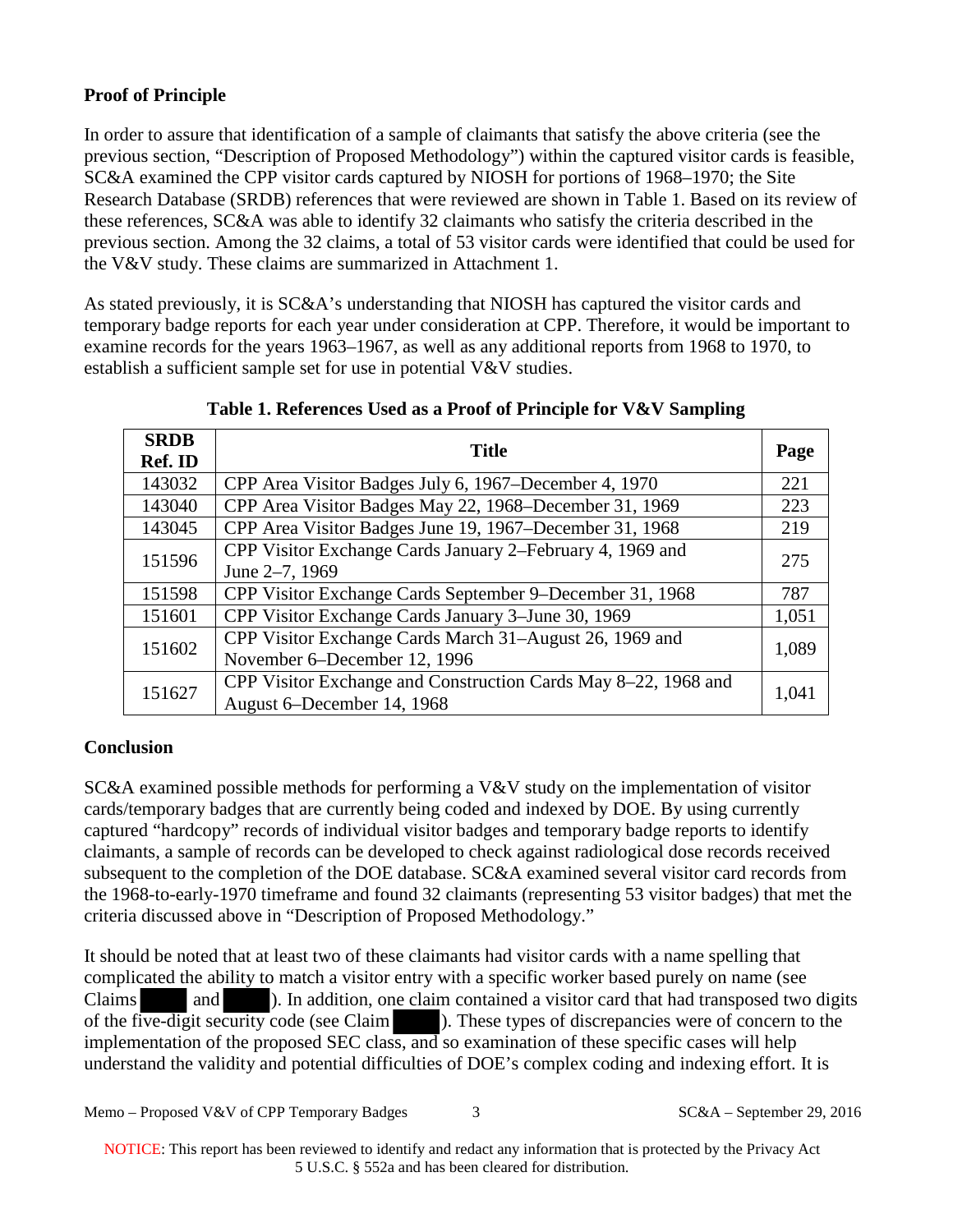expected that examination of visitor and temporary badges in other years will yield more examples such as the three discussed above.

Memo – Proposed V&V of CPP Temporary Badges 4 SC&A – September 29, 2016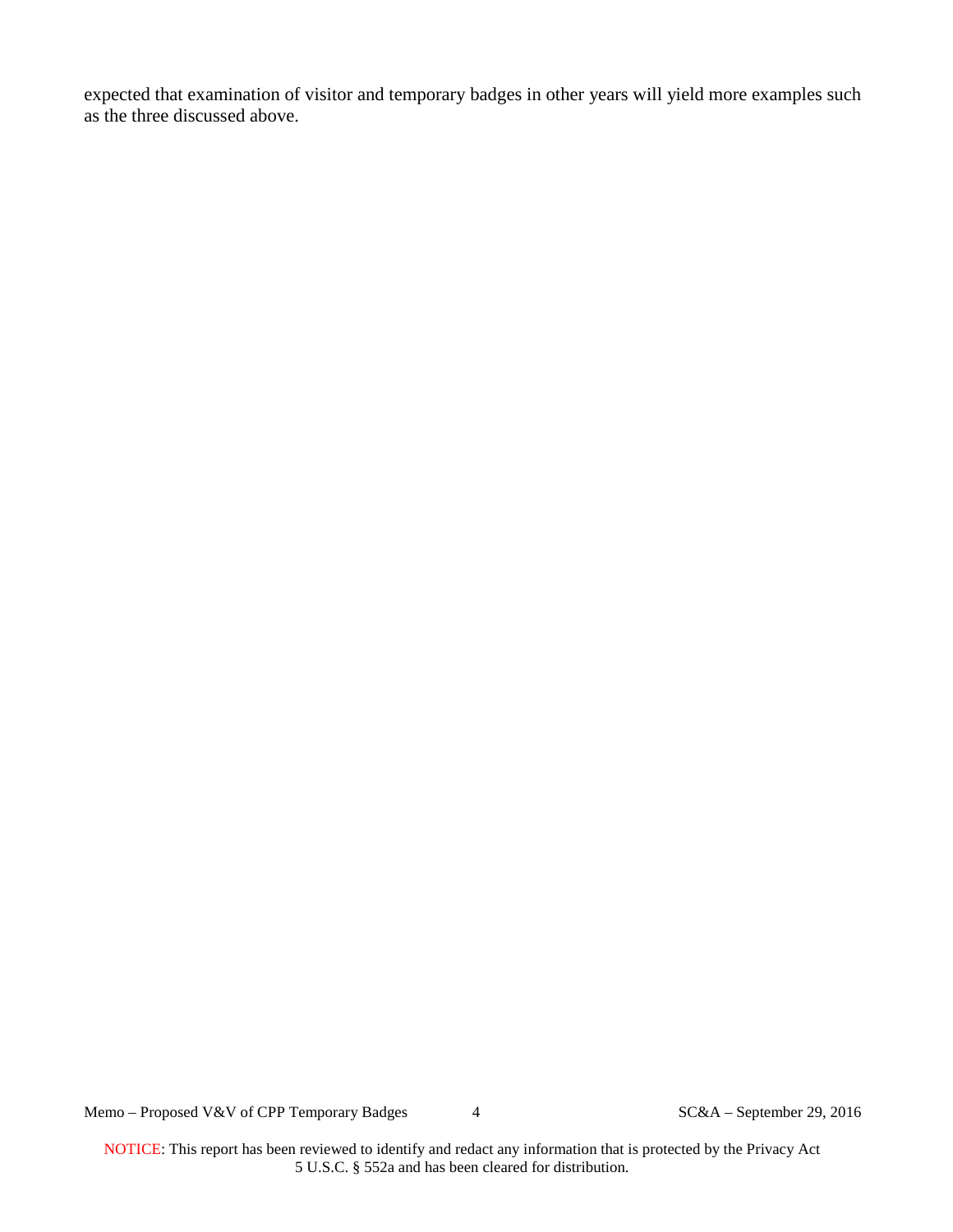| Claim<br>ID | <b>Relevant Employment</b><br><b>Dates</b>                                 | <b>Job Title(s)</b>         | $Illness(s)$ | # Visitor<br>Cards     | <b>Additional Comments</b>                                                                                                                                                                                                                                                                                                                             |
|-------------|----------------------------------------------------------------------------|-----------------------------|--------------|------------------------|--------------------------------------------------------------------------------------------------------------------------------------------------------------------------------------------------------------------------------------------------------------------------------------------------------------------------------------------------------|
|             | /1992<br>1955–                                                             | Laborer,                    |              | <b>Identified</b><br>2 | Neither of the visitor cards are reflected in the DOE_Response files<br>currently available for the claimant. The energy employee (EE) was<br>consistently monitored externally from 1963 to 1970; however, none of<br>the badges were associated with CPP. The EE has many badges at CPP<br>starting in 1970 (during the approved SEC period).        |
|             | /1975<br>1960–                                                             | Administrative<br>Assistant |              | $\overline{4}$         | The EE has 250 days of employment and external monitoring in the<br>approved SEC period.<br>which<br>had been observed by SC&A in other cases.<br>According to the DOE_Response records, there is a gap in external<br>monitoring from 1961 to 1970. The identified visitor cards were from<br>May 1968 and February and June 1969.                    |
|             | /1978<br>1951                                                              | Machinist,                  |              |                        | DOE_Response files indicate a gap in external monitoring from 1963 to<br>1970. Identified visitor card was from December 1968.                                                                                                                                                                                                                         |
|             | /1963<br>/1961–<br>$/1965-$<br>/1966<br>/1967<br>/1966–<br>71979<br>/1968– | Welder,                     |              |                        | Two other visitor cards were identified; however, they were included in<br>the claimant's monitoring records (positive exposures). The EE had<br>several additional visitor cards contained in their DOE_Response files,<br>and all showed positive exposures.<br>The identified visitor card contained a zero exposure and was from<br>December 1968. |
|             | /1995<br>/1961–                                                            | Maintenance,                |              |                        | DOE_Response files indicate a gap in external monitoring from 1967 to<br>1970. The identified visitor card was in April 1969.                                                                                                                                                                                                                          |
|             | /1969<br>1955.                                                             | Maintenance,                |              |                        | The last observed external monitoring result in the DOE_Response files<br>was in 1967. The identified visitor card was in December 1968.                                                                                                                                                                                                               |

#### **Attachment 1: Overview of 32 Claimants (53 Total Visitor Badges) Identified by SC&A for V&V Sampling**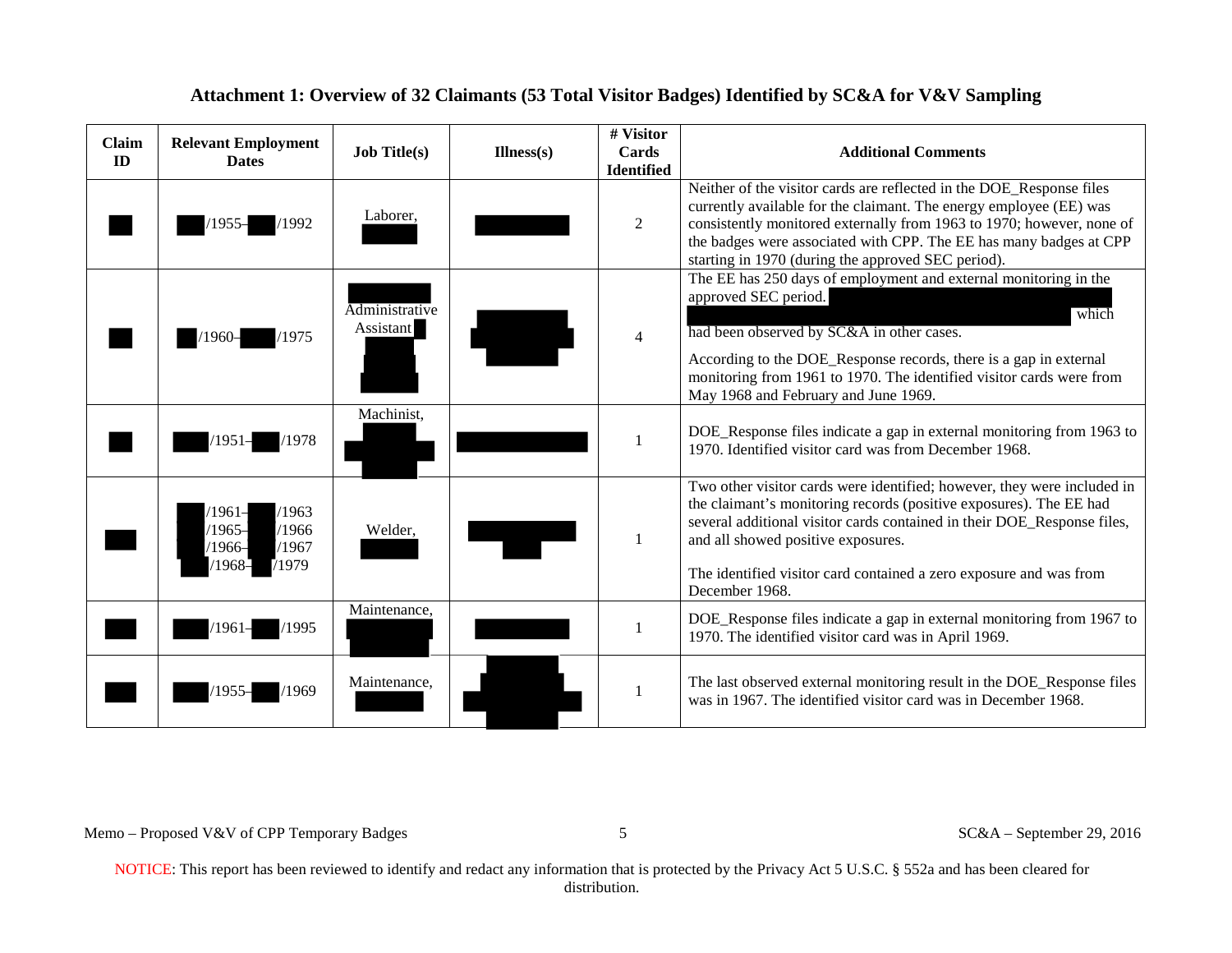| Claim<br>ID | <b>Relevant Employment</b><br><b>Dates</b>                 | <b>Job Title(s)</b> | $Illness(s)$ | # Visitor<br>Cards<br><b>Identified</b> | <b>Additional Comments</b>                                                                                                                                                                                                          |
|-------------|------------------------------------------------------------|---------------------|--------------|-----------------------------------------|-------------------------------------------------------------------------------------------------------------------------------------------------------------------------------------------------------------------------------------|
|             | /1986<br>1952–                                             | Security,           |              | 1                                       | The claim file contains one visitor card from October 1969 that<br>recorded a positive exposure. The identified visitor card is from<br>December 1969.                                                                              |
|             | /1986<br>1956–                                             | Mechanic            |              | 1                                       | There appears to be a gap in external monitoring records contained in<br>the DOE_Response files from 1962 to1970. The identified visitor<br>badge is from December 1968.                                                            |
|             | /1969<br>′1956–                                            |                     |              | 2                                       | No external dosimetry was observed for the EE after 1965. The<br>identified visitor badges were for October 1968 and April 1969.                                                                                                    |
|             | /1980<br>/1951–                                            | Pipefitter          |              | $\overline{4}$                          | While the four visitor cards did not appear in the DOE_Response files,<br>the dates of the visitor cards overlap with "CX Area Exposure<br>Dosimetry" reports that are available for the claim.                                     |
|             | /1969<br>1957-                                             | Technician          |              |                                         | The only indication of assignment to CPP is an in vivo record<br>questionnaire from 1964. The identified visitor card was from<br>May 1968.                                                                                         |
|             | /1966<br>$1962-$<br>/1972<br>$1968 -$<br>/1972<br>$1972 -$ | Laborer,            |              | 1                                       | External monitoring for the claimant appears to end in 1966. The<br>identified visitor card was in January 1969.                                                                                                                    |
|             | /1984<br>1967                                              | Operator            |              | $\overline{2}$                          | There is no indication in the DOE_Response files that the EE was<br>assigned to CPP from 1963 to 1974. The security # for the EE is<br>however, on one of the two visitor cards the security # appears as                           |
|             | $/1958-$<br>/1995                                          |                     |              | 1                                       | External dosimetry was observed in the DOE_Response files for 1964-<br>1965, and again in 1987. The identified visitor badge was in<br>August 1968.                                                                                 |
|             | /1974<br>1957-                                             | Laborer,            |              | -1                                      | An additional visitor badge was identified and was located in the<br>DOE_Response files for the claimant (positive exposure).<br>The time periods of both visitor badges are covered by routine area<br>exposure monitoring at CPP. |

Memo – Proposed V&V of CPP Temporary Badges 6 6 SC&A – September 29, 2016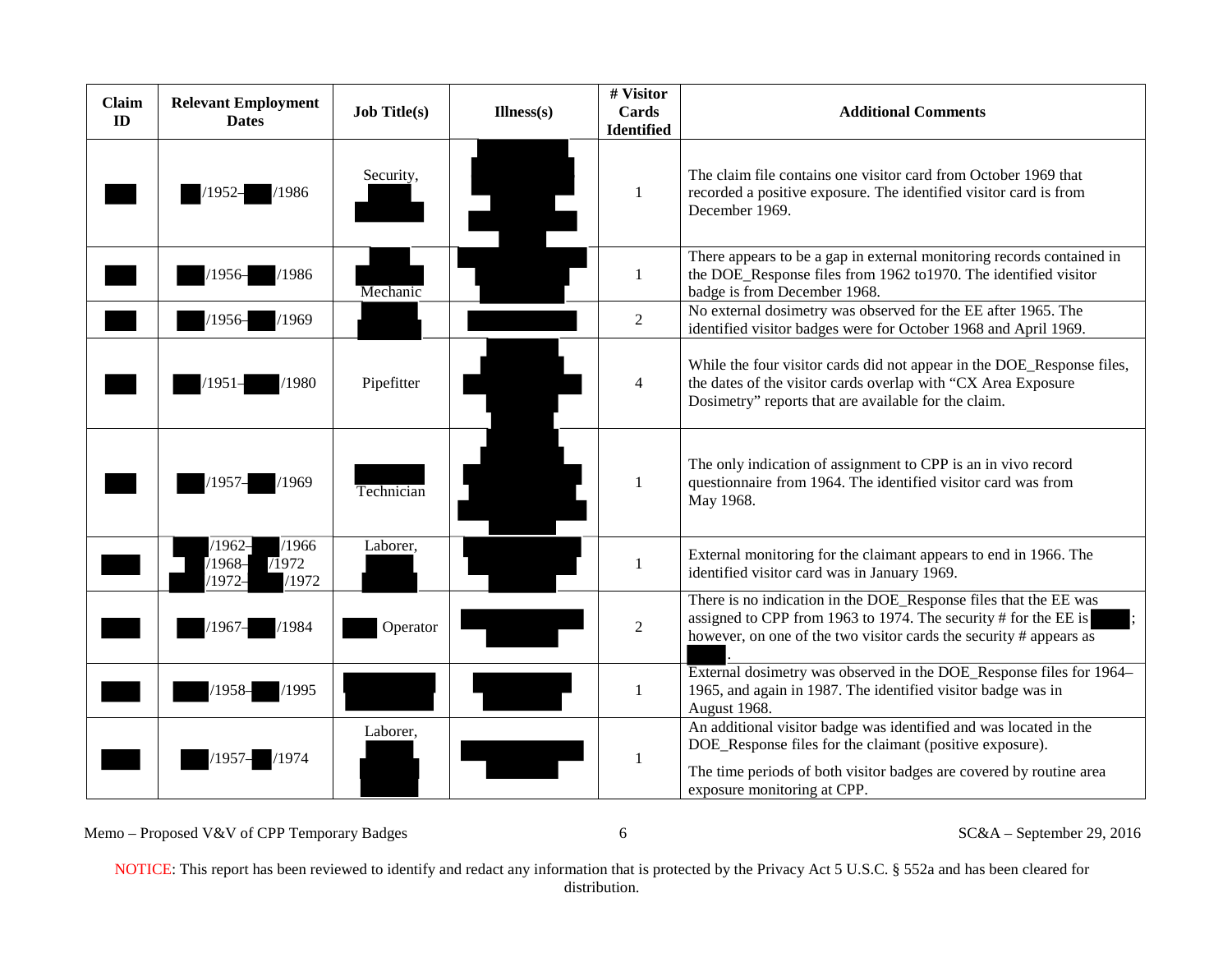| Claim<br>ID | <b>Relevant Employment</b><br><b>Dates</b>                                                       | <b>Job Title(s)</b> | $Illness(s)$ | # Visitor<br>Cards<br><b>Identified</b> | <b>Additional Comments</b>                                                                                                                                                                                                                                                                                                                                                                |
|-------------|--------------------------------------------------------------------------------------------------|---------------------|--------------|-----------------------------------------|-------------------------------------------------------------------------------------------------------------------------------------------------------------------------------------------------------------------------------------------------------------------------------------------------------------------------------------------------------------------------------------------|
|             | /1969<br>1968–<br>/1976<br>/1970–                                                                | Pipefitter          |              | 5                                       | All five badges were not contained in the available DOE_Response<br>files. The EE did have one CX Area Exposure entry, but it is not related<br>to the visitor badges.                                                                                                                                                                                                                    |
|             | $1960-$<br>/1963<br>$/1963-$<br>/1965<br>/1968<br>$/1965-$<br>/1971<br>$1968-$<br>/1971<br>1971– | Laborer             |              | -1                                      | According to currently available DOE monitoring records, external<br>monitoring ended in 1964 for the claimant. NIOSH amended an<br>external dosimetry record for 1985. The identified visitor card was in<br>September 1968.<br>The claimant's<br>The manner in which the<br>middle<br>was written on the visitor card could be interpreted as<br>; however, the security numbers match. |
|             | $/1968-$<br>/1970                                                                                | Laborer             |              | $\mathbf{1}$                            | Three other visitor badges were also identified; however, they had<br>positive exposure readings and were included in the current<br>DOE_Response files for the claimant.                                                                                                                                                                                                                 |
|             | (1990)<br>1954.                                                                                  | Clerk               |              | -1                                      | While the EE was monitored externally during the approved SEC<br>period and was<br>the diagnosis date was less than 5 years from the first<br>exposure.<br>The identified visitor badge was not found in currently available<br>DOE_Response files.                                                                                                                                       |
|             | /1971<br>'1967–<br>/1974<br>/1974–                                                               | Operator            |              | $\overline{2}$                          | The EE has many area exposure reports for " $CX$ "; however, neither of<br>the identified visitor badges were found in the available<br>DOE_Response files.                                                                                                                                                                                                                               |
|             | /1980<br>$/1951-$                                                                                | Chemist             |              | -1                                      | The EE appears to have a gap in external monitoring from 1964 to<br>1980.                                                                                                                                                                                                                                                                                                                 |
|             | 11 distinct employment<br>periods from 1963 to<br>1974                                           | Laborer             |              | 3                                       | An additional six visitor badges were identified for the claimant;<br>however, they each contained positive doses and so were included in<br>the currently available dosimetry record for the EE.                                                                                                                                                                                         |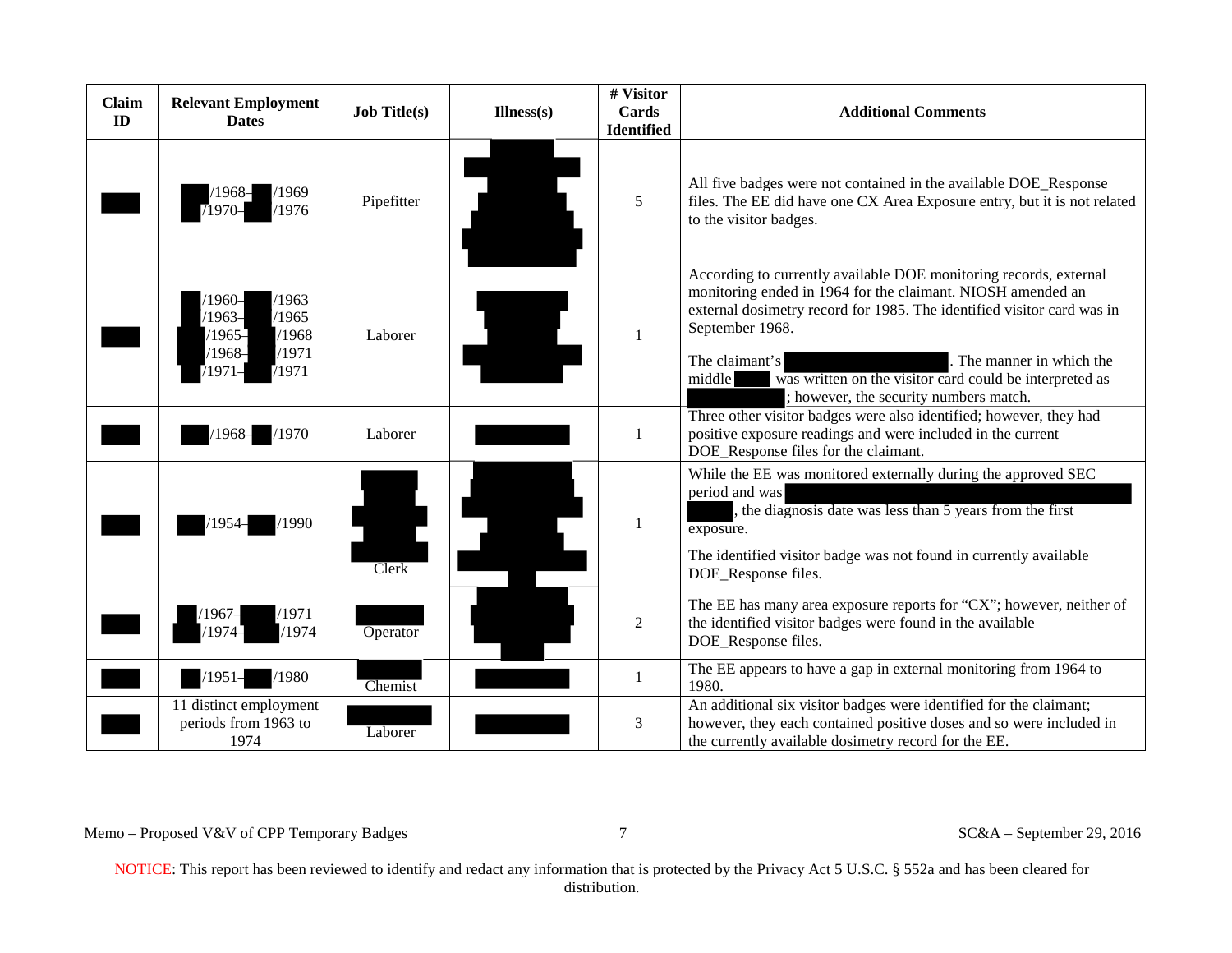| <b>Claim</b><br>ID | <b>Relevant Employment</b><br><b>Dates</b>                                                                               | <b>Job Title(s)</b> | $Illness(s)$ | # Visitor<br>Cards<br><b>Identified</b> | <b>Additional Comments</b>                                                                                                                                                                                                                                                                                                                                                                  |
|--------------------|--------------------------------------------------------------------------------------------------------------------------|---------------------|--------------|-----------------------------------------|---------------------------------------------------------------------------------------------------------------------------------------------------------------------------------------------------------------------------------------------------------------------------------------------------------------------------------------------------------------------------------------------|
|                    | /1964<br>$/1963-$<br>$1967 -$<br>/1968<br>/1968<br>$/1968-$<br>/1971<br>$/1969-$<br>/1971<br>$1971-$<br>/1993<br>$1973-$ | Pipefitter          |              | $\overline{2}$                          | The claimant's<br>; however, the two visitor<br>cards identified by matching security # show the<br>The dates of the visitor cards are subsumed into "CX Dosimetry - Area<br>Exposure Reports" available for the claimant; however, the individual<br>visitor cards were not included.<br>A third visitor card was found for an<br>; however, the<br>security # did not match the claimant. |
|                    | /1986<br>1963-                                                                                                           |                     |              | 2                                       | Two visitor cards are not reflected in DOE_Response files.<br>A third visitor card was also identified; however, it reported a positive<br>dose and was found in the EE's monitoring records.                                                                                                                                                                                               |
|                    | $/1955-$<br>/1985                                                                                                        | Technician          |              | $\overline{2}$                          | Neither visitor card was found in the EE's monitoring records.                                                                                                                                                                                                                                                                                                                              |
|                    | /1968<br>$1967-$<br>/1969<br>$1968 -$<br>/1969<br>$1969-$                                                                | Machinist           |              | $\overline{2}$                          | Two visitor cards were not reflected in DOE_Response files.<br>A third visitor card was also identified; however, it reported a positive<br>dose and was found in the EE's monitoring records.                                                                                                                                                                                              |
|                    | /1969<br>′1956–<br>/1971<br>$/1969-$<br>/1976<br>1971                                                                    | Engineer            |              | $\overline{2}$                          | The EE likely qualifies for the approved SEC based on the<br>; however, it is assumed that a partial dose<br>reconstruction will also be required for the<br>The visitor badges identified prior to the approved SEC period do not<br>appear in the claimant's DOE_Response files.                                                                                                          |
|                    | /1980<br>$1958 -$                                                                                                        | Welder              |              |                                         | No evidence of work at CPP is observed in DOE_Response files.                                                                                                                                                                                                                                                                                                                               |
|                    | /1995<br>$1958 -$                                                                                                        | Janitor             |              | 1                                       | Available external monitoring was not observed until 1970 in the<br>DOE_Response file.                                                                                                                                                                                                                                                                                                      |
|                    | 12 distinct employment<br>periods from 1963 to<br>1974                                                                   | Operator            |              | 1                                       | EE was monitored at CPP during the approved SEC period. The visitor<br>badge was in June 1969 and was not included in the records.                                                                                                                                                                                                                                                          |

Memo – Proposed V&V of CPP Temporary Badges 8 8 SC&A – September 29, 2016